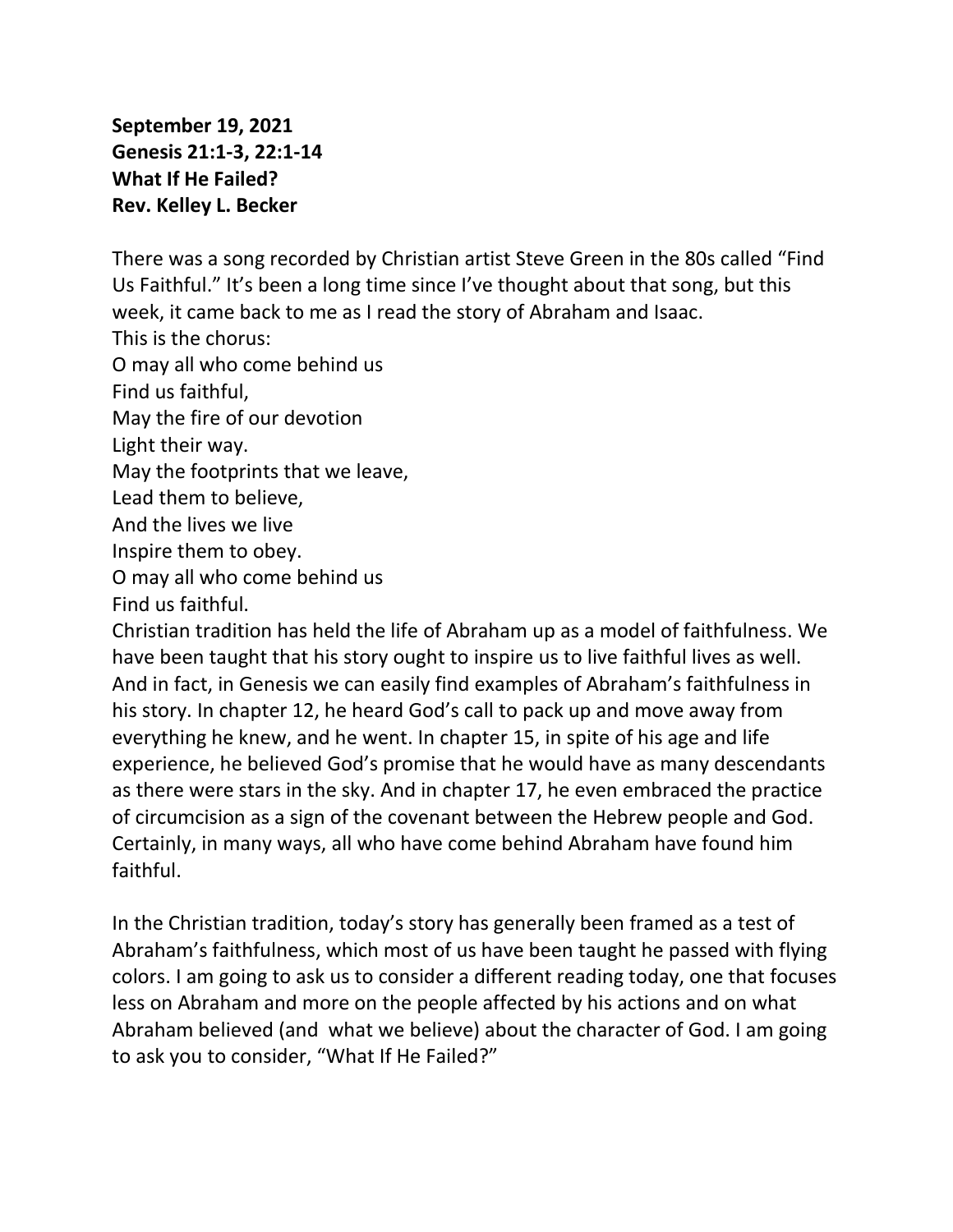But first, let's figure out what's happened between Genesis 1, where we were last week, and Genesis 21 today. In the story of creation told in Genesis 1 we were reminded that, even when present circumstances seem to say otherwise, like when the world and our lives are chaotic, God can still be trusted. Just as the wind of God hovered over the chaos of our beginnings, God's spirit is in and around us, reminding us that we all belong to God, and that through creation, God is always working toward wholeness.

After the creation narratives, the storyline moves quickly through the drama of the first sibling rivalry between Cain and Abel, to the populating of the earth and the people coming together trying to become like gods by building a tower to reach the heavens in the story of the Tower of Babel. Next there was the flood when Noah's family and the animals floated in the ark and God realized that violence is never the remedy for violence. And with that, God committed to another path, offering the rainbow as a sign of that promise.

Soon after, the narrative picks up Abram's story. God calls Abram (who would later become Abraham) to leave his extended family and his home and go to a new-to-him land. Abram and his wife, Sarai (Sah-rye), who would later become Sarah, pack up and go, trusting God to guide them and provide what they most want: children. It's a long journey through foreign lands, different tribes and towns, difficulties and adventures, and through it all the constants were: God's promises of land and children.

As I mentioned before, Abraham has been put on a bit of a pedestal, but he and Sarah, like a lot of us, struggled to do the right thing sometimes. Sarah got impatient waiting for God to keep God's promises and insisted her handmaiden, Hagar, have intercourse with Abraham to conceive the promised heir. The birth of Ishmael was the result of their time together. And twice, throughout their travels, Abraham, to save his own life, put Sarah in danger by having her pretend to be his sister. Despite their doubt and their mistakes, in chapter 21, God's promise to Sarah and Abraham is finally fulfilled:

21 The Lord dealt with Sarah as he had said, and the Lord did for Sarah as he had promised. <sup>2</sup> Sarah conceived and bore Abraham a son in his old age, at the time of which God had spoken to him.  $3$  Abraham gave the name Isaac to his son whom Sarah bore him.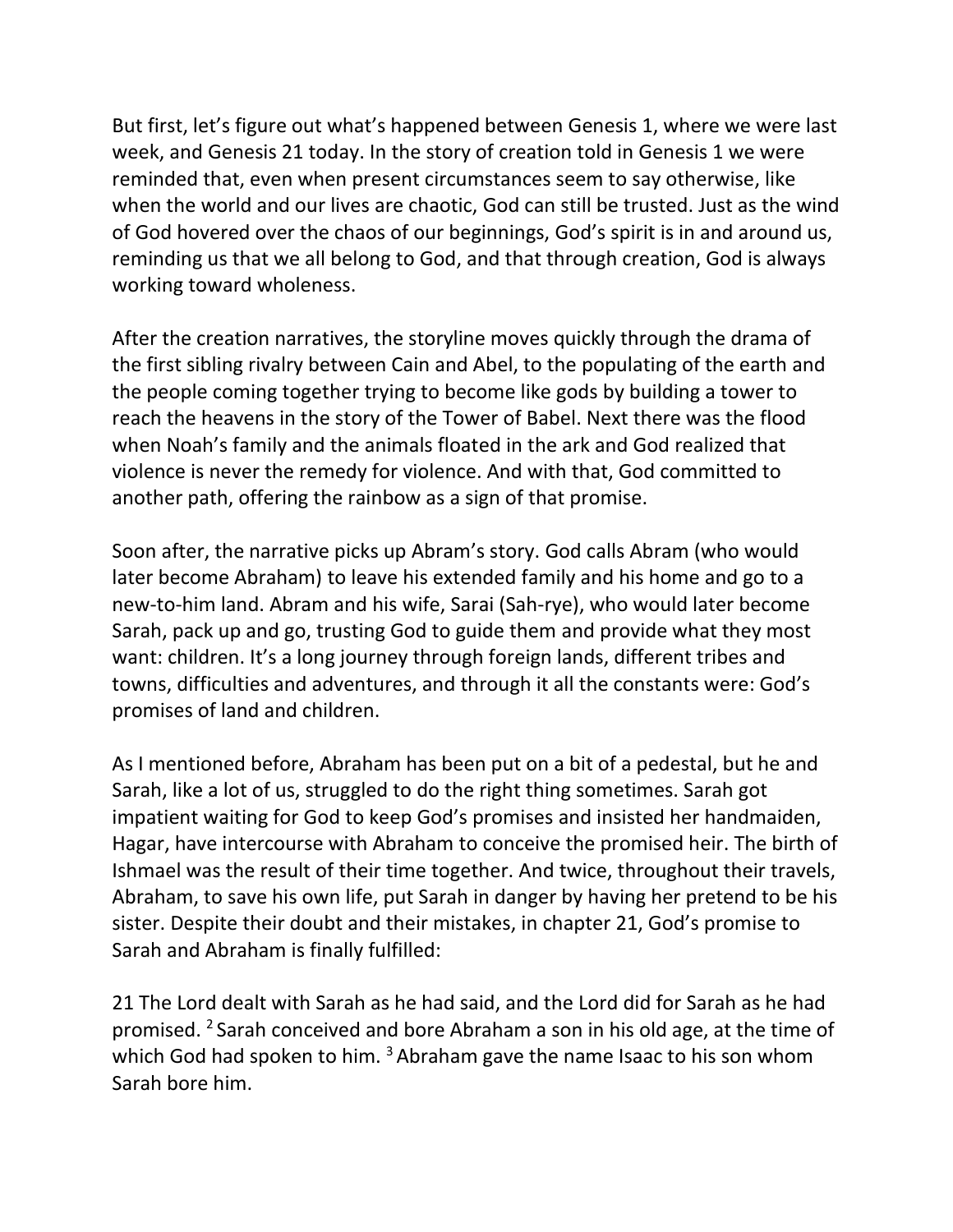Following Isaac's birth, jealousy flared between Sarah and Hagar, Ishmael's mother. Sarah and Abraham sent Hagar and Ishmael away, throwing them out of the house to fend for themselves in the desert. And that brings us to today's text in Genesis 22:

**22** After these things God tested Abraham. He said to him, "Abraham!" And he said, "Here I am." **<sup>2</sup>**He said, "Take your son, your only son Isaac, whom you love, and go to the land of Moriah, and offer him there as a burnt offering on one of the mountains that I shall show you."

In just the first two verses, it is easy to understand why this story turns people off. It's an awful story right out of the gate. It begins with the narrator telling the reader that God was going to test Abraham. The text doesn't say why, but it makes sense that God, having put all of God's eggs in one basket, Abraham, God would want to be sure Abraham was the right choice. God called Abraham who responds with the Hebrew word, *hineni* (he-neigh-knee), which has been translated, "Here I am." Abraham's response is more than just, "Hey, God, I'm over here." It's more like, "God! I'm here for it, whatever you want, I am your guy." So, God instructed Abraham to sacrifice his son, Isaac.

One of the questions I've heard asked in relation to this story is, "What kind of a father would be willing to sacrifice his child?" Those of us who have been taught that this story is an example of extreme faithfulness, can only conclude the answer to that question is, a faithful one. A faithful father would be willing to sacrifice his son if God told him to do so. I wondered this week if I could find any evidence in our world today that this was true. And of course, I turned where we all turn when we have a serious question: Google.

When I did, I found story after story of fathers who killed their children. In my exhaustive search, I did not find one instance in which the fathers in the stories were described in positive ways. They were described using words like cruel, disturbed, ill, angry, addicted, or vengeful. Faithful was not used to describe any of them, even the ones who claimed they did it because God told them to. Yet, here we are.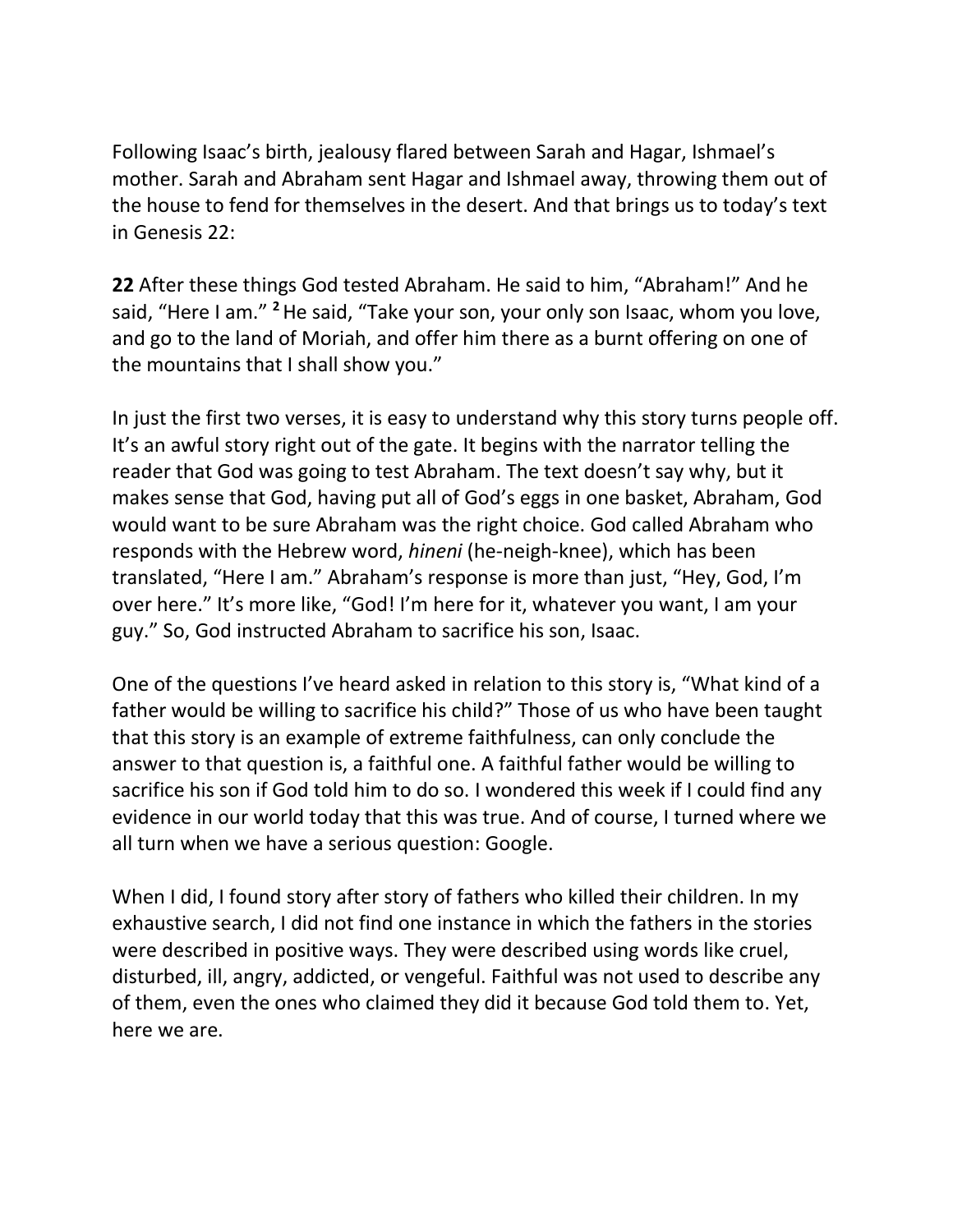**3** So Abraham rose early in the morning, saddled his donkey, and took two of his young men with him, and his son Isaac; he cut the wood for the burnt offering, and set out and went to the place in the distance that God had shown him. **<sup>4</sup>**On the third day Abraham looked up and saw the place far away. **<sup>5</sup>** Then Abraham said to his young men, "Stay here with the donkey; the boy and I will go over there; we will worship, and then we will come back to you."

Abraham arose early that morning. I wonder why the storyteller thought we needed to know that detail. Maybe so we would imagine him quietly waking Isaac up and the two of them sneaking out of the house so he didn't have to tell Sarah where he was going. Can you imagine how that conversation would go? "God told you to do what? Well, you can tell God that is not happening." One of the wonderful things about seminary is the opportunity to debate how we interpret biblical texts. I remember talking about this text and the absence of Sarah in the narrative. We joked that if Sarah had woken up and started asking questions, everything would have gone differently. Sarah isn't in this story, though, so let's get back to Abraham.

**<sup>6</sup>** Abraham took the wood of the burnt offering and laid it on his son Isaac, and he himself carried the fire and the knife. So the two of them walked on together. **<sup>7</sup>** Isaac said to his father Abraham, "Father!" And he said, "Here I am, my son." He said, "The fire and the wood are here, but where is the lamb for a burnt offering?" **<sup>8</sup>** Abraham said, "God himself will provide the lamb for a burnt offering, my son." So the two of them walked on together.

When Isaac called out to his father, Abraham once again answered *hineni*, (heneigh-knee), this time in response to his son, "Isaac, I am fully present and here for whatever you need." What he needed was to know where the lamb was. This is twice in the last few verses that Abraham has voiced either unwavering trust in God or just flat out lied. The first time was when he told the men they were with that he and Isaac would be back after they worshiped. The second, when he assured Isaac that God would provide the lamb. I listened to a podcast this week where two joked a bit about the way in which Abraham responded to Isaac, "God himself will provide the lamb for a burnt offering, my son." Or "God himself will provide the lamb for a burnt offering: my son. Either way, the two continued their walk.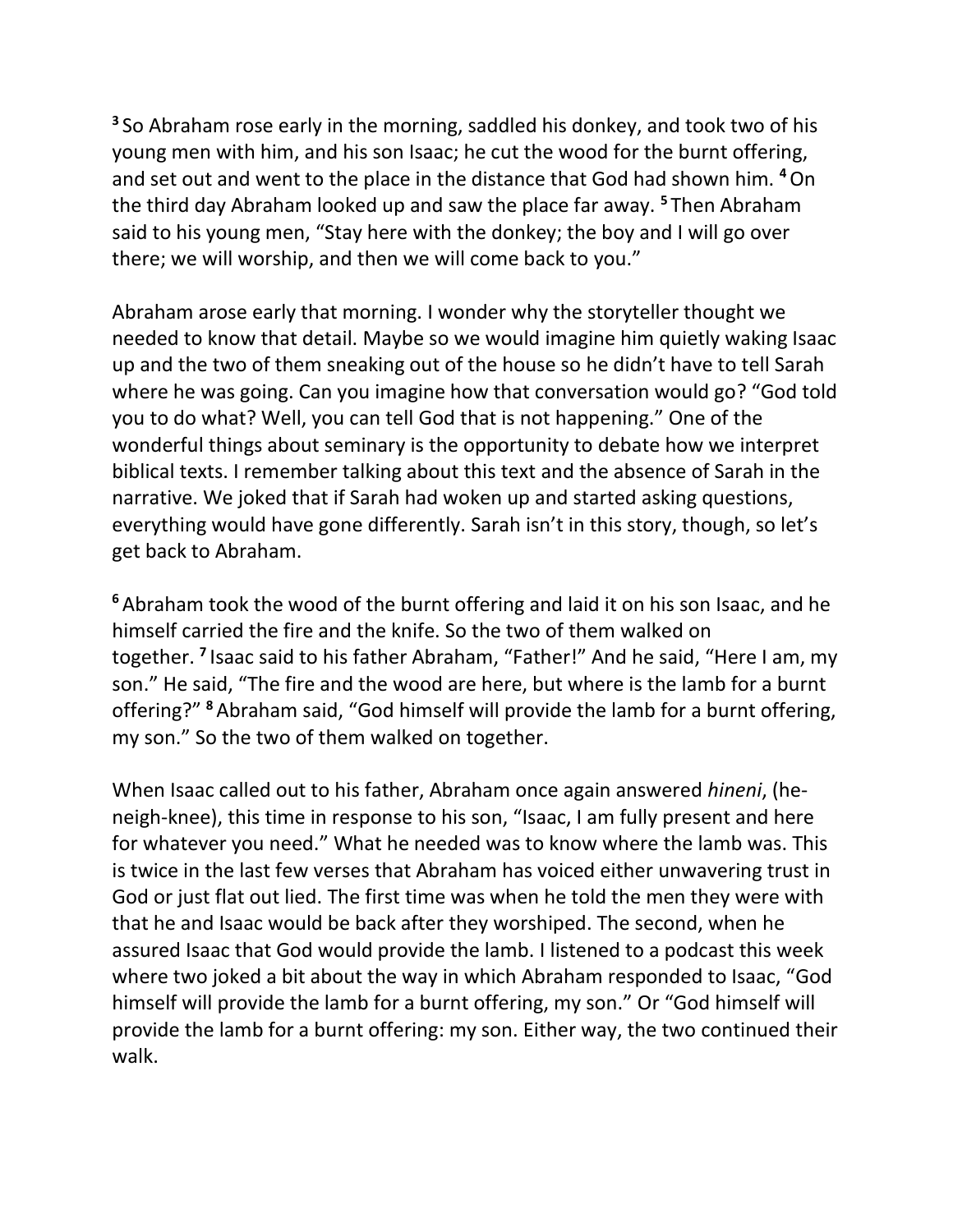**<sup>9</sup>**When they came to the place that God had shown him, Abraham built an altar there and laid the wood in order. He bound his son Isaac, and laid him on the altar, on top of the wood. **<sup>10</sup>** Then Abraham reached out his hand and took the knife to kill his son. **<sup>11</sup>** But the angel of the Lord called to him from heaven, and said, "Abraham, Abraham!" And he said, "Here I am." **<sup>12</sup>**He said, "Do not lay your hand on the boy or do anything to him; for now I know that you fear God, since you have not withheld your son, your only son, from me." **<sup>13</sup>** And Abraham looked up and saw a ram, caught in a thicket by its horns. Abraham went and took the ram and offered it up as a burnt offering instead of his son. **<sup>14</sup>** So Abraham called that place "The Lord will provide"; as it is said to this day, "On the mount of the Lord it shall be provided."

And everyone lived happily ever after. No.

The angel, who should be understood here as the voice of God, calls out to Abraham, "Abraham, Abraham!" And he responded again, *hineni* (he-neigh-knee). "God, even now, I am fully present for you." And just as Abraham drew back his knife, God called it off. The test was over. He was, indeed, willing to sacrifice his son. Abraham was faithful. He passed!

But what if he failed the test? What if God was running this test like one of those automated tests that allow you to keep answering questions until you reach a certain threshold of wrong answers and then your test ends? I think that's what happens when you take the driver's test or some aptitude tests. What if, as Abraham pulled back the knife, God was like, "Hells bells, I've seen enough." I imagine all along God was wondering where the guy who argued with him about saving Sodom and Gomorrah went. I preached on that text a couple weeks ago. In that story, Abraham bargained with God, asking God if 30 people, or twenty, or ten, righteous people were found in Sodom, would God save it then? He had a lot to say to God that day, but Abraham didn't utter even a word in defense of his son. Not a word. God told him to sacrifice the fulfillment of God's promise to him and Abraham can only say, "I'm here for it."

At the beginning of this sermon, I said one of the questions often asked in relation to this story is, "What kind of father is willing to sacrifice his child?" What if the question for us is really, what kind of God asks a parent to sacrifice their child? I mean…just last week, we talked about a God who created day and night, land and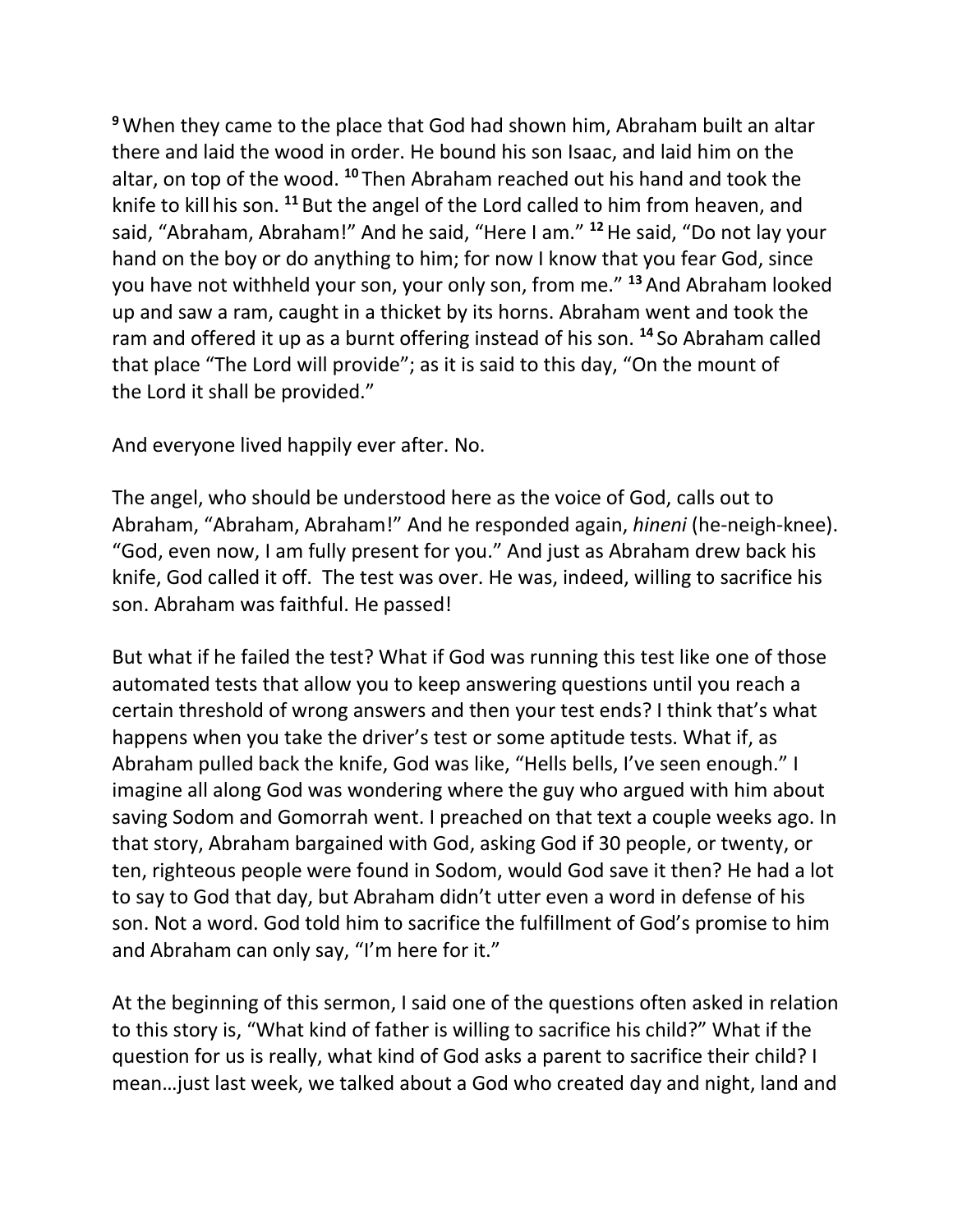sea, fish and birds, animals and humans, from nothing and that same God declared all of it good. That God brings order to chaos, hope to despair, light to darkness. That is a God we can trust in all times and places.

How could Abraham think that kind of God is also the kind of God who would ask a parent to kill their child to prove their faithfulness? To me, that sounds more like a fraternity hazing than a relationship test between a loving, trustworthy God and God's beloved human being. Did Abraham know God at all? Is God in the habit of using the ones who are vulnerable, a child in this case, to make a point? And what about Sarah? She finally had what she had always wanted…a child.

I wonder how Sarah found out what happened. Did she ever see her son again? A few verses after our reading stops, the narrator says Abraham returned to the men at the bottom of the mountain. It doesn't say anything about Isaac returning with him. Can you blame him? I've talked before about midrash which are Jewish writings that fill in the gaps or answer questions of the Hebrew texts. One midrash written about Sarah's death which is reported in the chapter that follows this story, says that Satan, a mythical adversary, came to Sarah while Abraham and Isaac were away. He showed Sarah a vision of the two of them on the mountain at the very moment Abraham lifted the knife to Isaac. The midrash says the image of her husband killing their son killed her.

And then there's Isaac. We don't know exactly how old he was in the story. The text refers to him as a boy, but he carried the wood up the mountain, so he was not a toddler. He would have remembered this. Regardless of his age, he was the son of the man who was willing to kill him. I think somewhere along the line we've gotten a little twisted in our interpretation of this story. We've focused so much on Abraham's faithfulness that we've forgotten the son that was used that day.

Do we believe God desires a trail of broken relationships and trauma to prove our faithfulness? Can you understand why people would read this story, framed in terms of Abraham proving his faithfulness to God, and want nothing to do with that God?

Here's what I believe, sometimes the biblical writers tell us a story about someone getting it wrong. Sometimes we are supposed to learn from their mistakes and do better. You may be wondering how God responded to Abraham